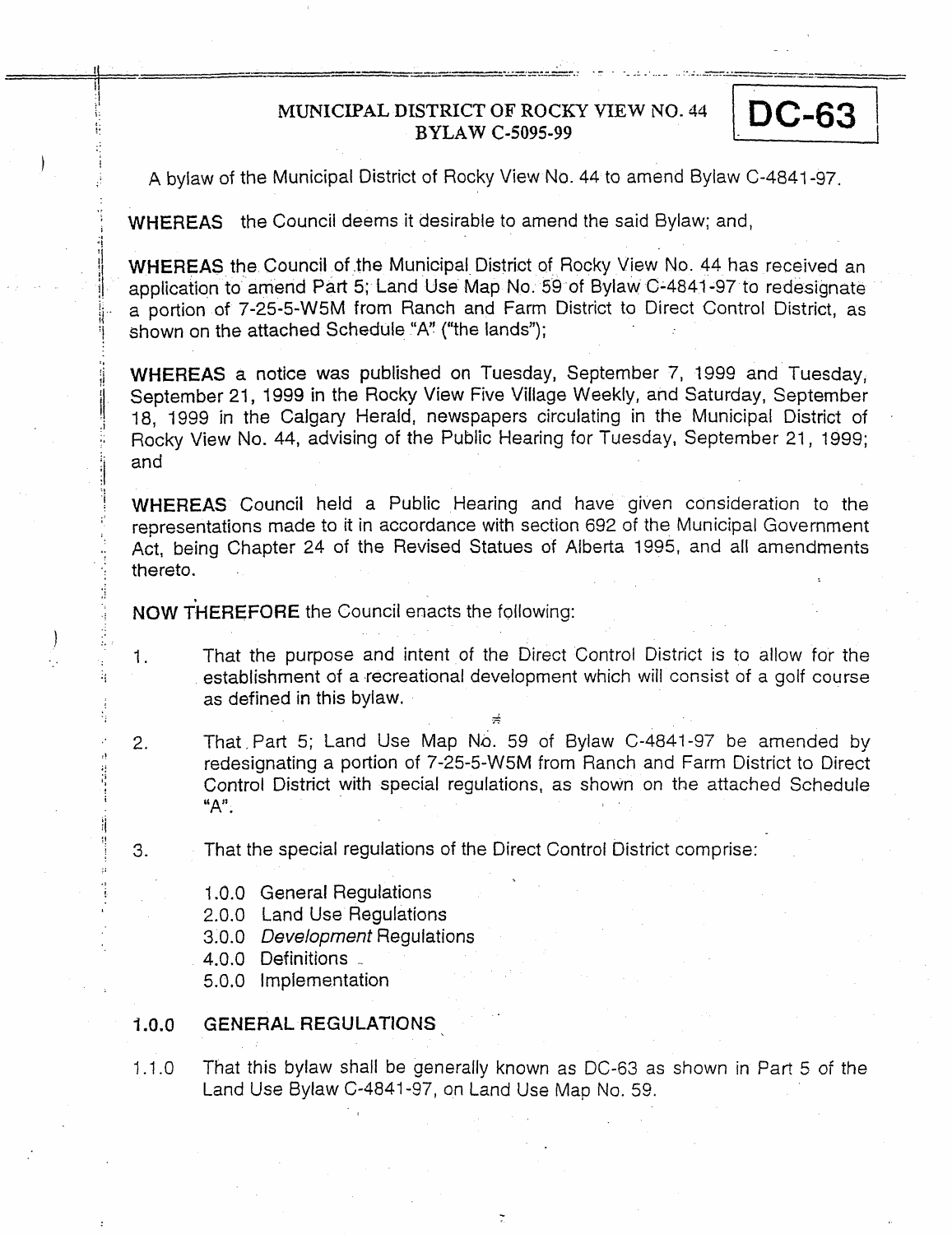# **MUNICIPAL DISTRICT OF ROCKY VIEW NO. 44** DC-63 **BYLAW C-5095-99**

1.2.0 - The General Administration (Part Two) and General Regulations (Part Three) **as** contained in the Land Use Bylaw (C-4841-97) shall **apply unless** otherwise specified in this bylaw.

**I** 

*IC-*

!' **I** 

- I **.3.0 Except** where specifically noted that Council approval is required, Development Authority shall consider and decide on applications for Development **Permits** for **those** uses which are listed as "Permitted Uses" "Discretionary **Uses"** in this bylaw.
- $1.40$ The use of any portion of the lands for artificial or lakes shall only be permitted **if** their design and construction **is** in accordance with **plans** and specifications prepared by a **qualified** professionai engineer licensed to practice in the Province of Alberta, to **the** satisfaction of the Municipality **and** Alberta Environment.
- 1.5.0 In addition to the uses contemplated by section 2.0.0 of this bylaw, the following shall be discretionary uses in all Development Cells subject to the **approval** by the Development Authority of a Development Permit,
	- 1.5.1 pathways and driveways; and,

**I.** 

*I* 

'i ti

!

**b** 

**I** 

**I .i**  *1*  i! **f** 

 $\ddot{z}$ 

- 1.5.2 underground utility distribution and collection systems necessary to service the development.
- 1.6.0 No Development Permit *for* any use or *Building* Permit shall be issued for the lands until a study **has** been completed by a qualified professional engineer, licensed to practice in the Province of Alberta, that delineates the 1:100 year floodway and flood fringe of Livingstone Creek, and said study has been submitted to and is satisfactory in both form and substance to both the Municipality and Alberta Environment.
- I *.7.0*  No *development* shall take place in the floodway of Livingstone Creek, except for the following where and if permitted by the study proposed in 1.6.G above;
	- 1.7.1 roads and **bridges;**
	- 1.7.2 flood or erosion protection measures or devices;
	- 1.7.3 pathways that are constructed level with the existing natural grades; and
	- 1.7.4 recreation facilities, provided there are no buildings, Structures, or other obstructions *to* flow in the floodway (except water control apparatus or structures). **<sup>I</sup>**
- 1.8.0 Notwithstanding 1.7.0 above, nothing may be developed in the floodway or flood fringe of Livingstone Creek without the approval of Alberta Environment.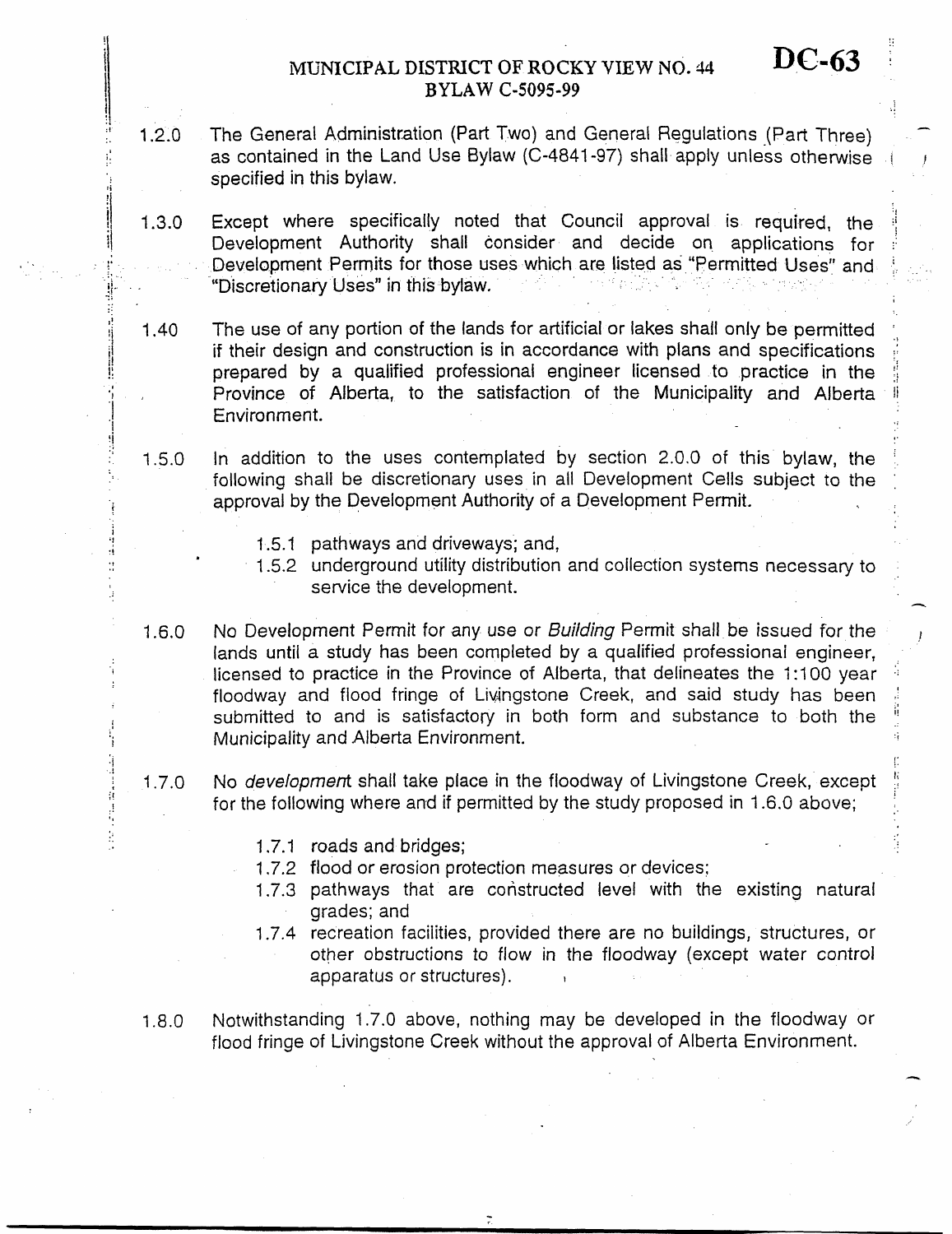# **MUNICIPAL DISTRICT OF ROCKY VIEW NO. 44 DC-63 ]BYLAW C-5095-99**

1.9.0 Any *development* proposed for lands identified in the study proposed in 1.6.0 above shall conform to the requirements as set forth in said study to the satisfaction *of* the Municipality and Alberta Environment.

.. 1.10.0 For the purpose of this bylaw the following sections of Land Use Bylaw C-4841-97 shall apply to all Development **Cells** in addition to any requirements relating to them found elsewhere in this bylaw:

- $1.10.1$ Section 42 relating to fences;
- 1 .I *0.2*  Section *35* relating to signs;
- 1 .I **0.3**  Section **30** relating parking and loading;
- I .I 0.4 Section *26* relating to landscaping and screening; and,

1 .I 0.5 Section 25 relating to design, character and appearance of buildings.

### **2.0.0 LAND US€ REGULATIONS**

- 2.1 .o Permitted **Uses** (pursuant to section 1.7.0)
	- 2.1.1 Fences
	- 2.1.2 Pathways and open space
- 2.2.0 Discretionary. Uses (pursuant to section 1.7.0)
	- 2.2.1 One 18-hole golf course
	- 2.2.2 Golf driving range
	- 2.2.3 Golf practice area
	- 2.2.4 One golf concession *building*
	- 2.2.5 One maintenance *building*

2.2.6 Parking area

*2.2.7*  One fuel, chemical and fertilizer storage area

2.2.8 One accessory *building* 

2.2.9 Treated effluent storage facility

- 2.2.10 Water treatment facility
- 2.2.11 Artificial lakes and ponds
- 2.2.12 Sewage Treatment Facility
- 2.3.0 Maximum Requirements
	- 2.3.1 Area of golf concession *building* - 200 square metres (2,15 1.7 square feet)

**I** 

- 2.3.2 Area of accessory *building* - 90 square metres (969.0 square feet)
- *2.3.3*  Area of maintenance *buifding* - 200 square metres (2,151.7 square
	- feet)
- 2.3.4 *Building* height: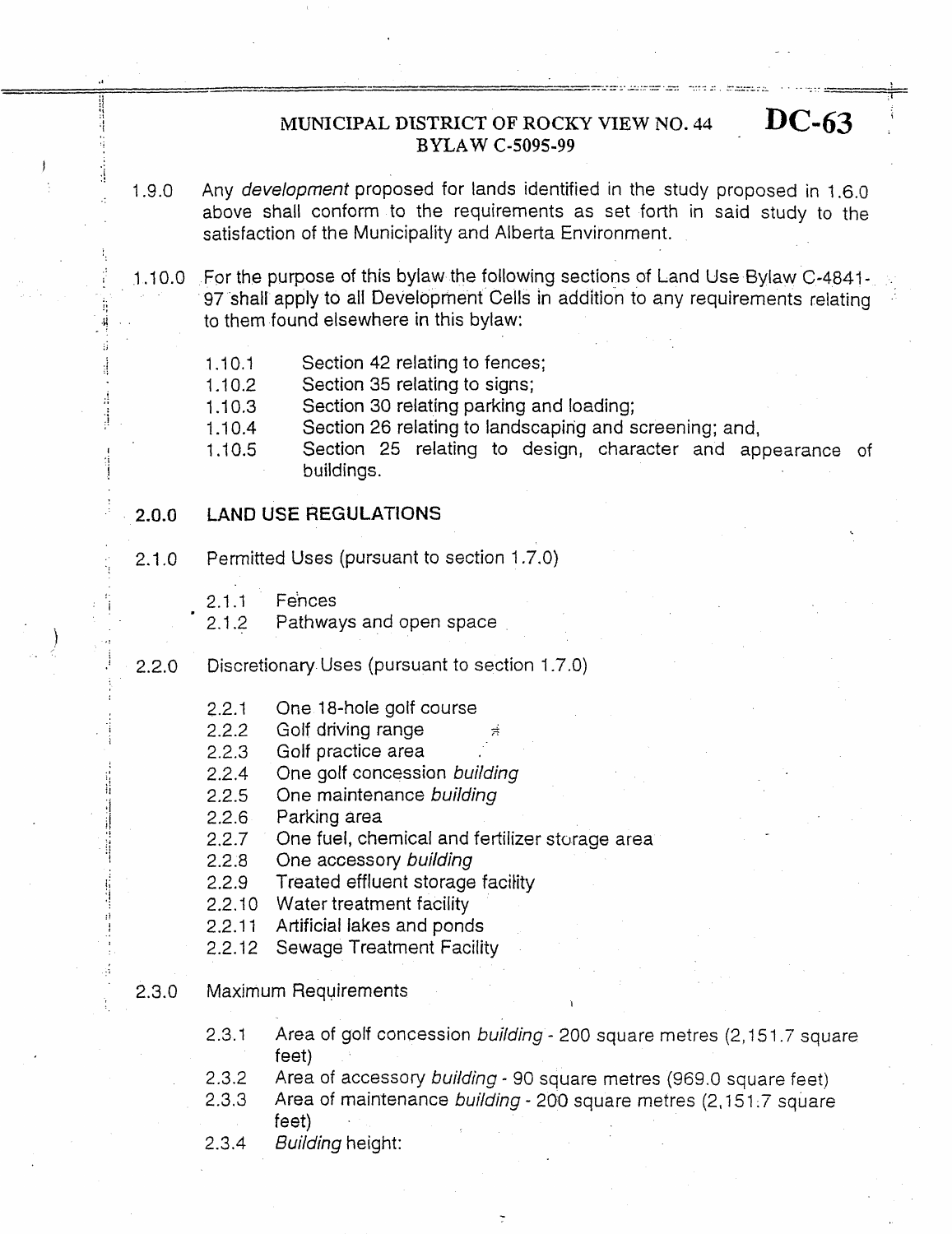# **MUNICIPAL** DISTRICT **OF** ROCKY **VIEW NO.** 44 *DC43*  **BYLAW C-5095-99**

- (a) 12 metres (39.4 feet) for golf concession *building* and maintenance *building;* and
- (b) 6 metres (1 9.69 feet) for the accessory *building*

### 2.4.0 Minimum Requirements

**!f** 

j.

أن

... , ' **ii** ' .. 2.4.0 Front yard, **rear** and side yard setback alt *buildings* -.as **per** section 52.5.3, 52.5.4 and 52.5.5 of the Land-Use Bylaw.; bylaw C-4841-97

### $2.5.0.$ Special Requirements

 $2.5.1$ **No** *development is* permitted within 15 metres of Livingstone Creek, 医皮肤性 计分类 医皮肤

- 2.5.2 Artificial lakes and ponds are to **be** used for irrigation purposes only,
	- and are not to be used for recreational uses

## **3.0.0** DEVELOPMENT **REG U LATlO NS**

- 3.1 .O No Development Permit for any **use** or *development* or permit for any *building* : shalt be issued by the Development Authority and no *development* shall occur ' on the lands until:
	- 3.1.1 The *applicant* has prepared a stormwater management plan, dealing with both on-site and off-site stormwater, completed by a qualified professional engineer licensed to practice in the Province of Alberta, that is satisfactory to the Municipaiity, Alberta Environment and Alberta Infrastructure, and which shows that the *development* will not adversely affect the adjacent primary highways and adjacent land. further, the stormwater management plan will ensure that postdevelopment stormwater flows do not exceed pre-development stormwater flows;
	- The *application* has completed a Traffic Impact Analysis for the entire development, and it has been approved by both the M.D. *of* Rocky .. View and Alberta Infrastructure, and further, that all road improvements (including a Type IIa intersection at a location approved by Alberta Infrastructure) in- the Traffic Impact Analysis be completed by the *applicant* at his/her sole expense; 3.1.2
	- The *applicant* has submitted aquifer testing, completed by a qualified professional engineer licensed to practice in the Province of Alberta, in accordance with Municipal Standards proving that there *is* sufficient groundwater to supply all *of* the proposed uses contemplated in section 2.0.0 of this bylaw, and has received all necessary permits and/or approvals from Alberta Environment in accordance with the Water Act for the supply of water necessary to service the development;<br>development;<br>The sanfigant has submitted a biotariaal reservess impact assessment 3.1.3
	- The *applicant* has submitted a historical resources impact assessment prepared by a qualified archaeological consultant that is satisfactory in 3.1.4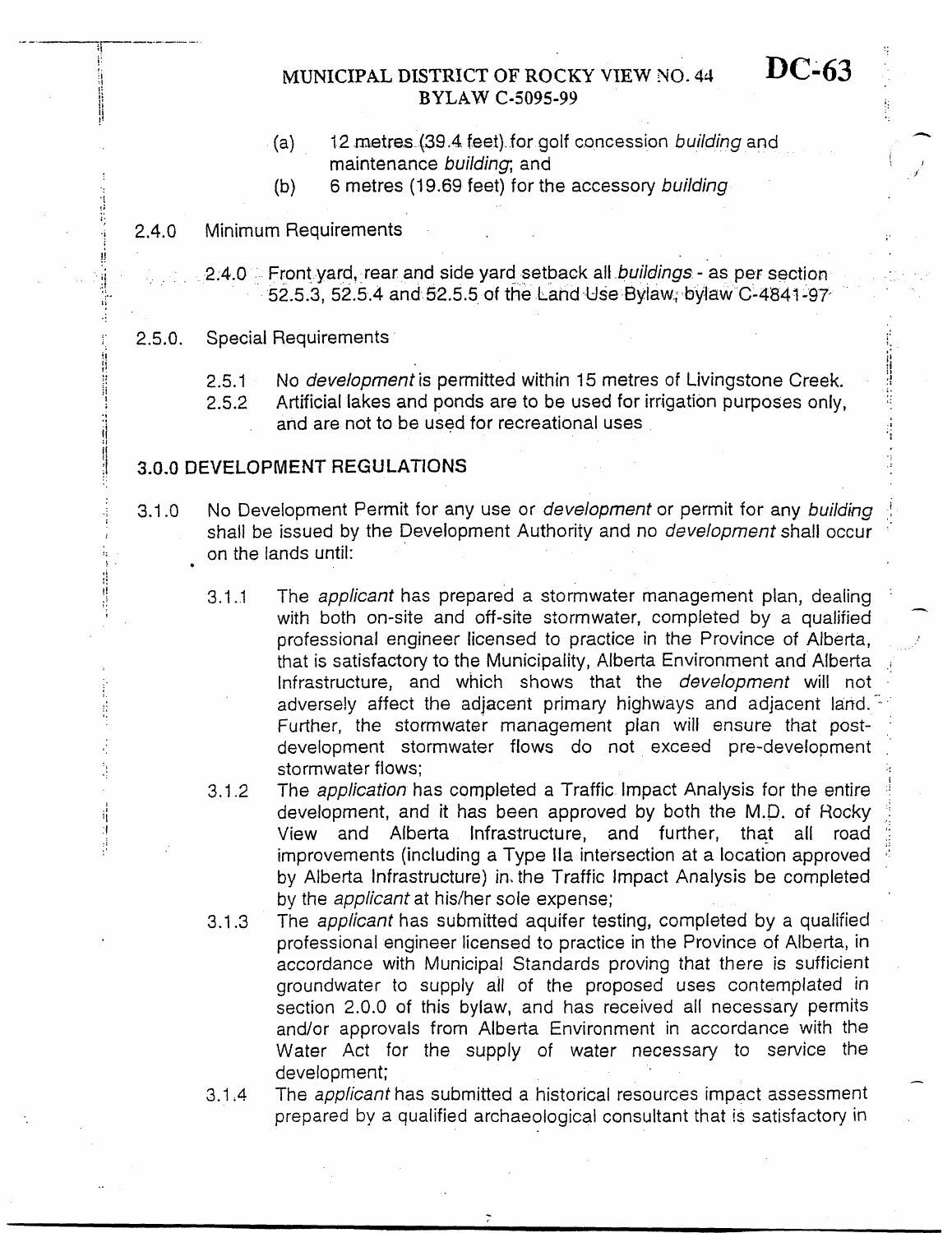,

.

# **MUNICIPAL DISTRICT OF' ROCKY VIEW NO.** 44 **DC-63 BYLAW C-5095-99**

both form and substance to the Municipality and Alberta Community Development, and further, that all recommendations contained in the report are completed by the applicant at his/her sole expense;

 $3.1.5$ The *applicant* has submitted a hydrogeological siudy prepared by a qualified professional engineer, licensed to practice in the Province of Alberta, that establishes the existing groundwater chemistry, the rate and direction of groundwater flow, a long term plan for groundwater monitoring, and. contains a chemical management plan for **fertilizers,**  herbicides, pesticides, and irrigation and the facilities that will be provided **by** the developer to implement the monitoring program and chemical management plan, has been submitted and is satisfactory in both form and substance *to* each of the Municipality and Alberta Environment;

- 3.1.6 The *applicant* has submitted an *Construction Management Plan*  completed by a qualified professional engineer licensed *to* practice in the Province *of* Alberta, which details, amongst other items, erosion, dust and noise control measures; and, ..
- 3.1.7 The applicant has submitted **an** Environmental Impact Assessment report for the entire *development,* completed by a qualified professional, to the satisfaction of the Municipality and Alberta Environment.

### **3.2.0** Servicinq Standards

**I** 

I

- **3.3.3** No *development* of the lands for any use contemplated in section 2.0.0 of this bylaw shall be permitted and no Development Permits or *Building* Permits for any use of *building* shall be issued until:
	- 3.3.1 The *applicant* has received all necessary permits and/or approvals from Alberta Environment for a wastewater treatment and disposal system necessary to service the proposed development, which will include, but not be limited *to* the central sewage disposal facility proposed to treat raw sewage, as well as the disposal of the treated effluent and the sludge from the central treatment facility; and,
	- all necessary easements and rights-of-way related to the supply and distribution of power, water and gas have been approved by the Municipality. *3.3.2*

### 3.4.0 Performance Standards

*3.5.0* No *development* of the lands for the artificial lakes contemplated in section 2.0.0 of this bylaw and no Development Permits for the artificial lakes shall be issued until the developer has received the necessary permits and/or approvai from Alberta Environment and the Municipality.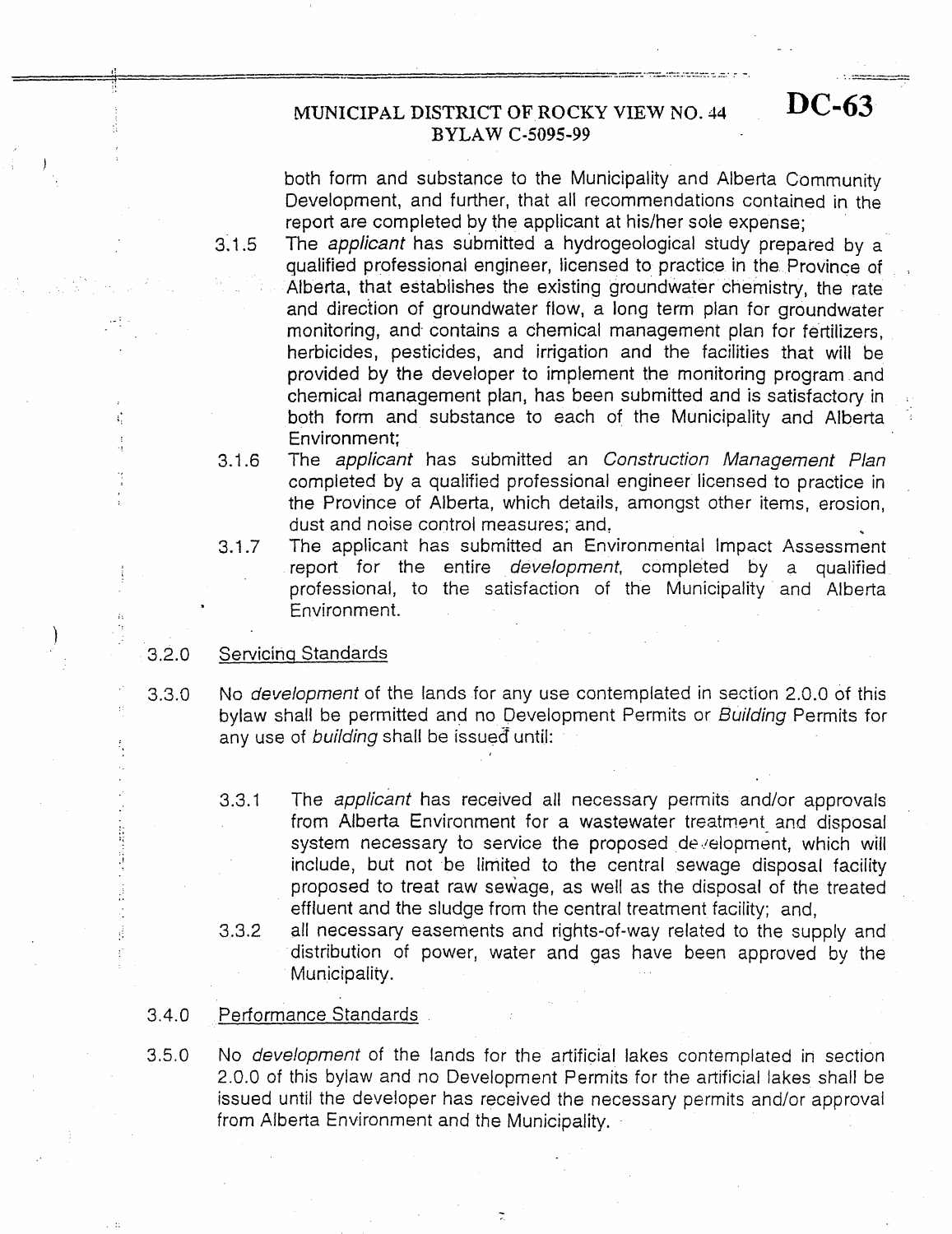### **MUNICIPAL DXSTRICT OF** ROCKY **VIEW YO.** 44 **BYLAW** *C-5095-99*

- **3.6.0**  No stripping, excavation, or construction on any of the lands shall occur until appropriate Letter(s) of Credit acceptable in form and substance to the Municipality have been deposited with the Municipality.
- *3.7.0*  All Letters of Credit referred to **in** this bylaw shall be calculated in accordance with current municipal policy, and the estimate upon which the amount is to be based shall be certified by **a** quaiified professional engineer.'
- *3.8.0*  All on-site lighting shall **be** located, oriented: and shielded to prevent any adverse effect on adjacent iand.
- **3.9.0**  Garbage and waste material at any location **on** the site shall be stored in : weatherproof **and** animal-proof containers located within buildings or adjacent **<sup>I</sup>** to the side or rear of buildings and shall be screened from view by all adjacent . properties and roadways.
- 3.10.0 The *applicant is* to ensure *the* maintenance *of* an adequate provision *of* water for **fire** fighting to the satisfaction of the Rocky View Fire Chief.
- 3.1 1 *.O*  Signage shall be considered concurrently with a Development Permit application for *development* of the primary use of each Development Cell, and shall be integrated into the site and *building* architecture and be consistent with the overall development of the lands. All signage shall meet the requirements of the Public Highways Development Act and the Province of Alberta's Highway Signing Manual, and is subject to approval by Alberta Infrastructure.

### **4.0.0 DEFINITIONS**

**I** 

 $\mathbf{d}$ 

**!I** 

Ĵ.

**1** 

4.1 *.O Adjacent land* - means a title .of land that is contiguous *to* the lands and includes land that would be contiguous if not for a public roadway, river or stream, or Municipal reserve.

- -

- 4.2.0 *Applicant* - means the person(s) or cornpany(ies) that own of have a right to own all of the lands.
- **4.3.0**  *Building* - includes anything constructed or placed on, in, over, or under land but does not include a highway, public of private roadway, of underground facilities.
- 4.4.0 *Construction Management Plan* - means a program that details **site**  management *of* all construction activity that may include, but is not limited to, the management of construction debris and dust, site erosion, sedimentation control, noise control, and traffic control.

4.5.0 *Development* - means: **n**  **DC-63** 

-

 $\Lambda$ 

**1**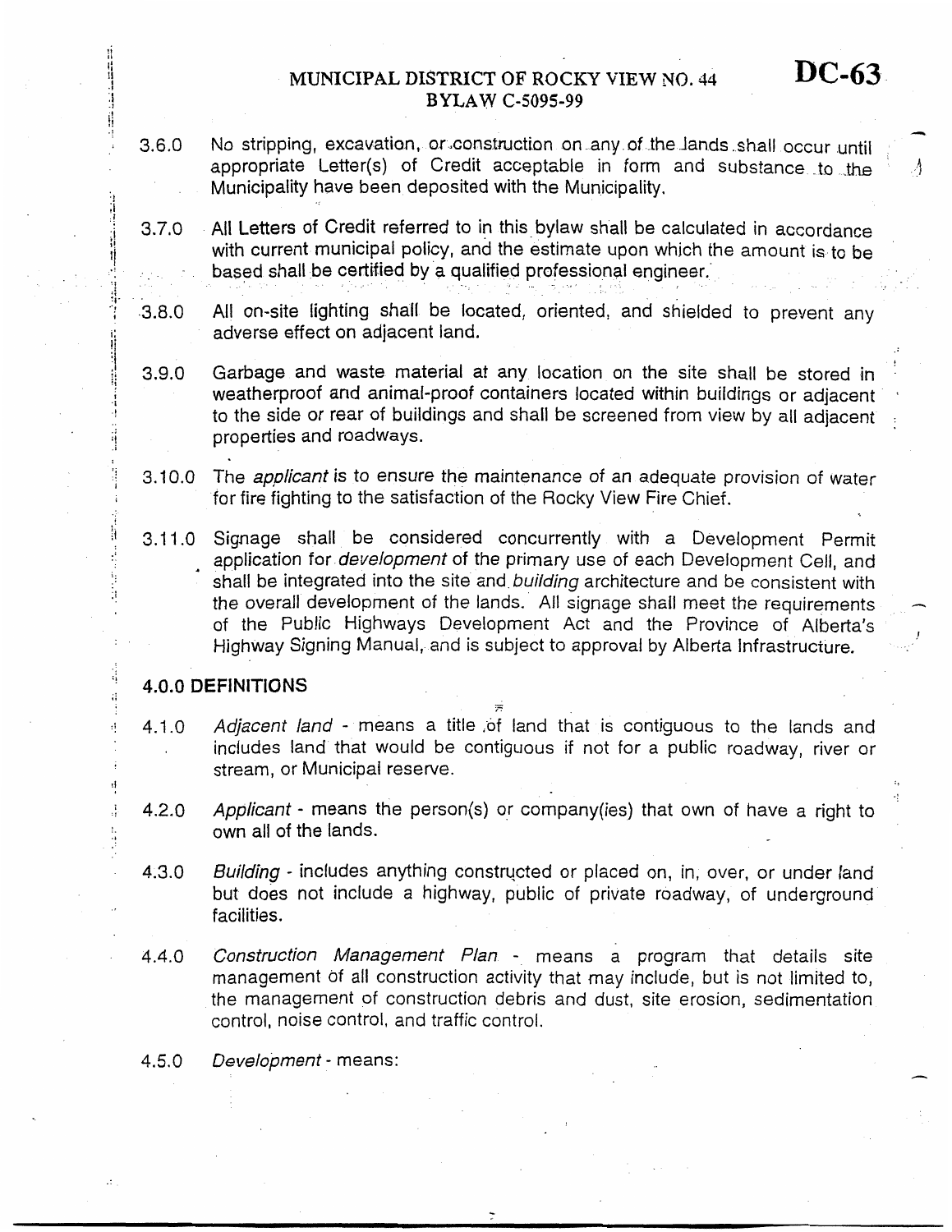## **iMUNXCIPAL** DISTRICT OF **ROCKY VIEW BYLAW C-5095-99**

NO. 44 **DC-63** 

.. . . .. **1.** 

 $\mathbb{Z}^{\mathbb{Z}}$ 

.. .. . \_\_. .- -..----\_ . . . . . ...~ \_\_...

- a) any excavation or stockpile and the creation of either of them, a building or an addition to, or replacement, or repair of a building and construction of placing in, on, over or under land or any of them;
- bj a change of **use** of land or a building or an act done in relations to [and or a building that results in or is likely to result in change in the use of the land or building; or,
- c) a change in the intensity of use of land or a building or an act done in relation to land or a building that **results** in or is likely to result in change in the intensity of use of the land or building.
- 4.6.0 *Development Agreement* - is an agreement between the *applicant* and the Municipality specifying *development* regulations , criteria, or conditions necessary to ensure z!l *development* on the land conform to Municipal and Provincial approvals.
- 4.7.0 *Letter of Credit* - means an unconditional, irrevocable, letter of credit issued by a Canadian chartered bank at the request of the developer naming the Municipality as the sole beneficiary thereof.
- 4.8.0 *Utilities* - means water treatment and distribution and wastewater collection, treatment and disposal facilities, gas, electricity, cable and telephone transmission lines and related facilities and relevant appurtenances necessary to service the *developmenfor* portions in the area covered by this bylaw.
- 4.9.0 All words and uses not defined in this section shall be defined as per Section 8 of Bylaw C4841-97.

## **5.0.0 IMPLEMENTATION**

i! **I\*** 

 $\mathbb{I}$  $\mathbb{Z}_+$  in

f ., **<sup>1</sup>**

5.1 .O The Bylaw comes into effect upon its third reading.

First reading passed in open Council, assembled in the City of Calgary, in the Province of Alberta, on July *27,* 1999, on a motion by Councillor Cameron.

Second reading passed in open Council, assembled in the City *of* Calgary, in the Province of Alberta, on September 21, 1999, on a motion by Councillor Gough.

Third reading passed in open Council, assembled in the City of Calgary, in the Province *of* Alberta, on September 21 , 1999, on a motion by Councillor Schule.

 $\mu$   $(1)$  He

REEVE OR DEPUTY REEVE

MUNICIPAL SECRETARY